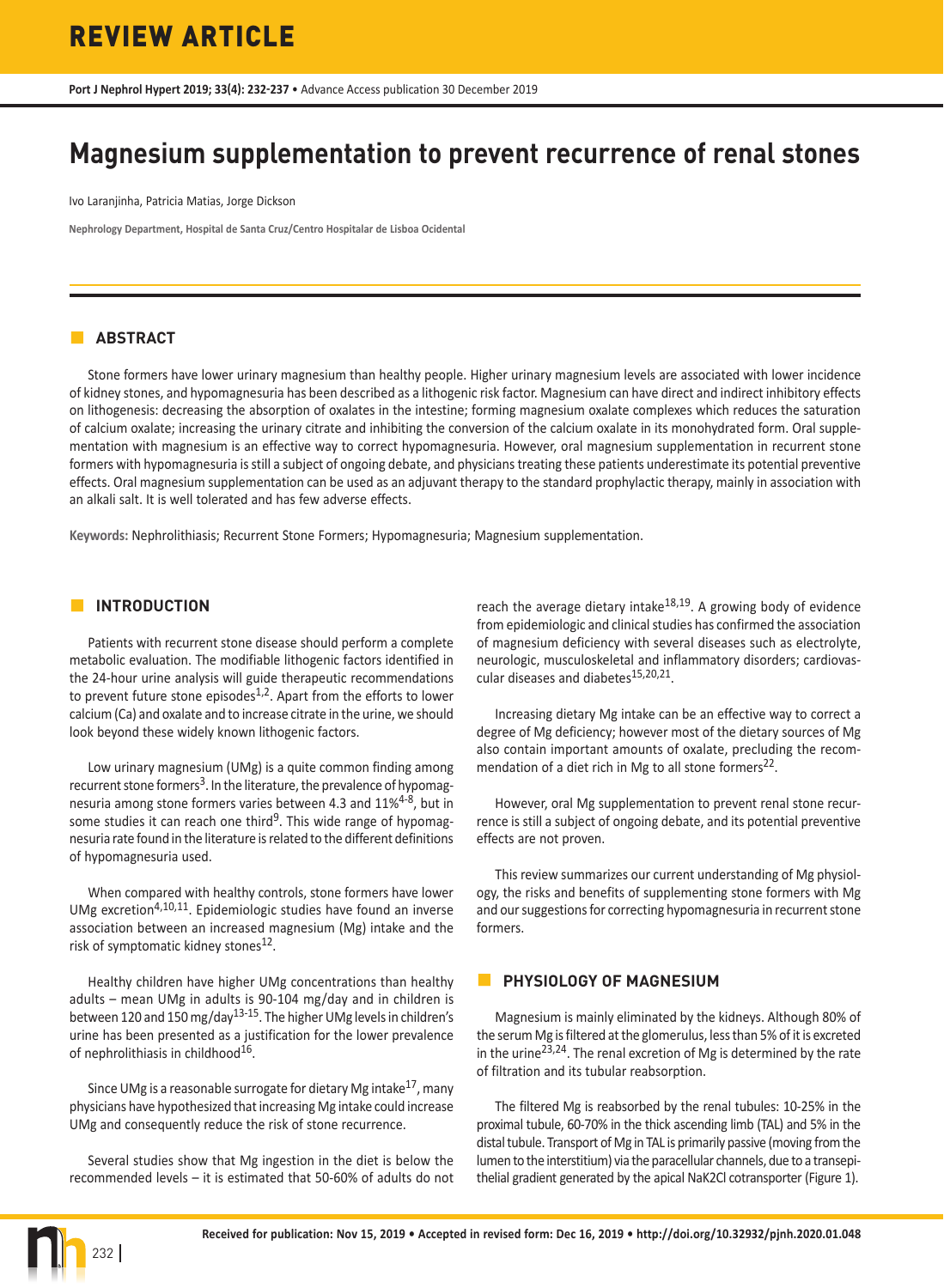## **Figure 1**

Physiology of magnesium in the kidney.



Claudins are transmembrane proteins, an important component of the tight junctions, that regulate paracellular permeability to Mg and Ca. Claudins variants may change tight junctions' permeability and paracellular reabsorption of Mg and Ca driven by the electric gradient generated by potassium ‑channel (ROMK) and NaK2Cl co‑transporter. The [calcium‑sensing receptor](https://www.sciencedirect.com/topics/medicine-and-dentistry/calcium-sensing-receptor) (CaSR) inhibits the expression of claudins in tight junctions and the activity of NaK2Cl, thus decreasing paracellular reabsorption of Ca and Mg.

The selectivity of the paracellular pathway is determined by claudins which form a cation-selective tight junction through which the Mg paracellular transport is done<sup> $23,24$ </sup>. Three claudin proteins, claudin-14, claudin-16 and claudin-19, make the cation-selective paracellular pathway for Ca and Mg. Claudin‑16 and claudin‑19 form the pores and claudin-14 inhibits the cation selectivity of that pore<sup>25,26</sup>.

Tubular Mg transport is modulated by the extracellular fluid volume and by calcium receptors (CaSR) located in the basal pole of the tubular cells of the TAL, which are sensitive to serum Ca and Mg<sup>27</sup>. The activation of these receptors inhibits the NaK2Cl cotransporter, dissipating the positive transepithelial gradient and decreasing the passive Ca and Mg reabsorption, which leads to the increase of Ca and Mg urinary losses $^{23,24}$ . CaSR also inhibits the phosphorylation of claudins (and unphosphorylated claudins are not expressed in tight junctions) reducing the tight junction permeability to Ca and  $Mg^{27}$ .

# **GENETICS OF MAGNESIUM IN STONE FORMERS**

Renal stones tend to cluster in families. Studies in twins and families have confirmed the heritability of the nephrolithiasis risk. Genome-‑wide association studies have identified several candidate genes implicated in renal tubular handling of lithogenic elements, such as calcium, phosphate and oxalate, and inhibitors of lithogenesis, such as Mg and citrate<sup>28</sup>.

Growing evidence has shown the relevance of the tight junctions (made of claudin paracellular channels) in the regulation of Ca and Mg paracellular uptake. Lieske *et al.* found for the first time a heritable component of the Mg excretion<sup>29</sup>.

A genome‑wide association study suggested that variants in the claudin‑14 gene are associated with the ratio of urinary excretion of Mg and to the urinary stone risk $30,26$ .

Claudin‑14 knockout mice presented significantly higher serum Mg and lower fractional excretion rate for Mg and  $Ca<sup>31</sup>$ . These experimental findings corroborate the genetic data that points to claudin‑14 as being a potential culprit of hypomagnesuria in stone formers.

These observations support the fact that genetic defects in claudins expressed in the TAL are part of a spectrum of tubular dysfunction found in stone formers.

# **RATIONALE FOR MAGNESIUM SUPPLEMENTATION**

Magnesium can have direct and indirect inhibitory effects on lithogenesis (Figure 2). The main mechanisms through which magnesium can inhibit the stone growth are:

- Oral Mg decreases intestinal absorption of oxalate and conse‑ quently urinary excretion of oxalate. Oral administration of Mg binds oxalate in the intestinal lumen, working as an effective oxalate-chelating agent<sup>32-34</sup>.
- Magnesium can also bind oxalate in the urinary lumen and form magnesium oxalate complexes, which are 100 times more soluble than calcium oxalate (0.07g/100ml versus 0.0007g/100 ml, respectively)<sup>35</sup>, lowering the urinary saturation of calcium oxalate (CaOx)36,33,17,37,38. It was demonstrated *in vitro* that Mg reduces the rate of growth and nucleation of CaOx crystals $3,37$ .
- Magnesium supplementation can increase urinary citrate excre‑ tion38,33,39,40,34. It has been assumed that magnesium

#### **Figure 2**

The potential mechanisms through which oral magnesium supplementations inhibit calcium stones lithogenesis.



CaOx, calcium oxalate; Mg, magnesium; MgOx, magnesium oxalate; Ox, oxalate and UMg, urinary magnesium. CaOx, calcium oxalate; Mg, magnesium; MgOx, magnesium oxalate; Ox, oxalate and UMg,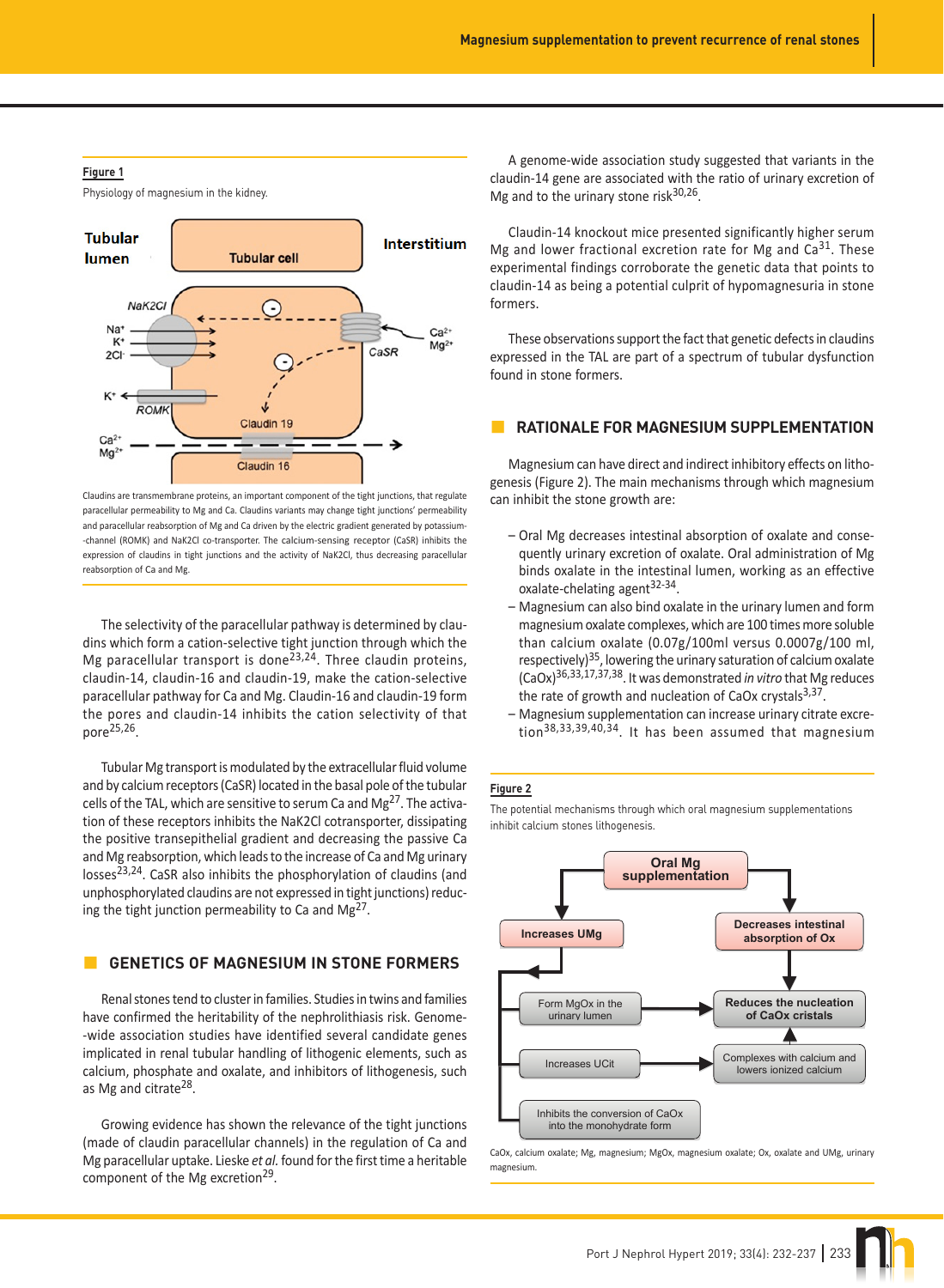supplementation corrects the intracellular acidosis secondary to relative Mg deficiency leading to the reduction of the proximal tubular re-absorption of citrate<sup>41,34</sup>. Citrate, a well-recognized lithogenic inhibitor, complexes with Ca and lowers ionized Ca, inhibiting Ca salts precipitation<sup>37</sup>.

– Mg can directly inhibit crystal conversion of CaOx from the CaOx dehydrate form into the monohydrate form<sup>42-44</sup>. CaOx monohydrate has a lower solubility, is more stable and more resistant to fragmentation by lithotripsy45-48.

## **IMPACT OF MAGNESIUM SUPPLEMENTATION IN LITHOGENIC FACTOR AND STONE FORMATION**

#### **Urinary magnesium excretion**

Oral supplementation with Mg salts is an effective way to increase UMg (Table 1) – confirmed in several studies performed in animal models, healthy humans and in stone formers $^{17}$ . All the studies in stone formers found a significant increase in the UMg excretion after each Mg supplementation (Table 1).

In animal models, changes in Mg amount in diet (with stable Ca content) significantly modified the Mg urinary excretion. Claudin-14 expression is regulated by Mg intake. *Corre et al.* found that a dietary Mg loading leads to an increase of claudin -14 expression, which blocks the paracellular cation channels made by claudin-16 and claudin-19<sup>26</sup> – the mechanism through which Mg supplementation increases the excretion of Mg in the urine.

The rise in UMg after supplementation can be amplified if the Mg salt is given with meals instead of taking it on an empty stomach $34$ . Also, the combination of Mg and citrate salts increases the urinary excretion of Mg more than either one supplement alone<sup>33,49</sup>.

The water solubility of an Mg salt is important for its bioavailability. Organic Mg salts (for instance, citrate, gluconate, lactate and aspartate) have a higher water solubility than inorganic salts (for instance oxide and chloride), resulting in a greater intestinal absorption<sup>22,50,51</sup>. In spite of the lack of studies in stone formers, studies in healthy volunteers found that the urinary excretion of Mg increases more significantly after administration of one of the organic Mg salts (citrate, lactate and aspartate, were tested) than with Mg oxide<sup>22,51</sup>. However, even a relatively insoluble Mg salt can reduce oxalate absorption.

## **Urinary citrate and pH**

Epidemiologic studies found that patients with lower UMg excretion had significantly lower urinary citrate excretion<sup>7</sup>.

Three of the four studies that evaluate the effect of Mg supplementation on urinary citrate found that apart from an increase in UMg, there was a concomitant increase in urinary citrate and in urinary pH (Table 1).

Unsurprisingly, Lindberg *et al.*34 and Pak *et al.*39 found that Mg citrate causes a higher increase in the urinary citrate than Mg oxide.

#### **Table 1**

Studies on magnesium supplementation in stone formers.

| Reference                     | Number of<br>patients | Drug and Dose                                   | <b>Effect on urinary parameters</b> |            |            |                          |           | <b>Effect on stone formation</b> |           |                                                                              |
|-------------------------------|-----------------------|-------------------------------------------------|-------------------------------------|------------|------------|--------------------------|-----------|----------------------------------|-----------|------------------------------------------------------------------------------|
|                               |                       |                                                 | UpH                                 | <b>UMg</b> | <b>UOx</b> | UCa                      | UCit      | ₳.                               | ₩         | Comment                                                                      |
| Fetner (1977) <sup>56</sup>   | $\overline{4}$        | MgO 1680 mg/day (1000mg of Mg)                  | ↑                                   | 个          | $\equiv$   | ₳<br>(in 2)<br>patients) | <b>NA</b> |                                  | $=$       | No change in the urinary growth<br>or formation of CaOx or CaP cristals.     |
| Vagelli (1998) <sup>32</sup>  | 9                     | Mg(OH)2 500mg/day                               | <b>NA</b>                           | 个          | ↓          | $=$                      | <b>NA</b> |                                  | ↓         | Decreases the stone recurrence rate<br>from 0.75 to 0.11 stones/year/patient |
| Johanson (1980) <sup>40</sup> | 90                    | Mg(OH) <sub>2</sub> 400-500mg/day               | <b>NA</b>                           | 个          | <b>NA</b>  | $=$                      | <b>NA</b> |                                  | ₩         | Decreases the stone recurrence rate<br>from 0.8 to 0.03 stones/year/patient  |
| Johanson (1982) <sup>53</sup> | 98                    | $Mg(OH)_2$ 500mg/day                            | <b>NA</b>                           | 个          | <b>NA</b>  | $\equiv$                 | 个         |                                  | ₩         | Decreases the stone recurrence rate<br>from 0.8 to 0.08 stones/year/patient  |
| Ettinger (1988) <sup>58</sup> | 82                    | Mg(OH)2 600 or 1300mg/day                       | <b>NA</b>                           | 个          | $=$        | $=$                      | $\equiv$  |                                  | ₩         | 73.9 and 62.3% fewer calculi formation<br>than predicted                     |
| Lindberg $(1990)^{34}$        | 11                    | MgCit 40 mEg of K/day<br>or MgO 40 mEq of K/day | $=$                                 | 个          | ↓          | ᠰ                        | 个         |                                  | $=$       | No changes in the urinary saturation<br>of CaOx or CaP.                      |
| Reungjui (2002) <sup>41</sup> | 64                    | 0.1 mmol/L MgSO4/kg body weight                 | ተ                                   | 个          | <b>NA</b>  | <b>NA</b>                | 个         |                                  | <b>NA</b> |                                                                              |
| Kato (2003) <sup>33</sup>     | 14                    | 231 mg KNa-Cit + 250 mg MgO                     | ተ                                   | 个          | ↓          | $=$                      | 个         |                                  | ₩         | Decreases the CaOx saturation<br>(but not the CaP saturation)                |
| Pak (1992) <sup>39</sup>      | 10                    | 24.5 mEq/day of K (KMgCit)                      | ሳ                                   | 个          | $=$        | $\equiv$                 | 个         |                                  | ₩         | Inhibits the crystallization of UA and CaOx<br>in urine                      |
| Ettinger (1997) <sup>36</sup> | 64                    | 42 mEq/day of K (KMgCit)                        | ተ                                   | 个          | ₳          | $\equiv$                 | 个         |                                  | ₩         | Reduces the 3-year recurrence rate of CaOx<br>stone formation in 85%         |

UpH, urinary pH; UMg, urinary magnesium; UCit, urinary citrate; UCa, urinary calcium; UOx, urinary oxalate; MgO, magnesium oxide; Mg(OH)<sub>2</sub>, magnesium hydroxide; MgCit, magnesium citrate; KMgCit, potassium-magnesium citrate; MgSO<sub>4</sub>, magnesium sulphate; CaOx, calcium oxalate; CaP, calcium phosphate; "=", non-significant change; NA, not available; K, potassium and UA, uric acid.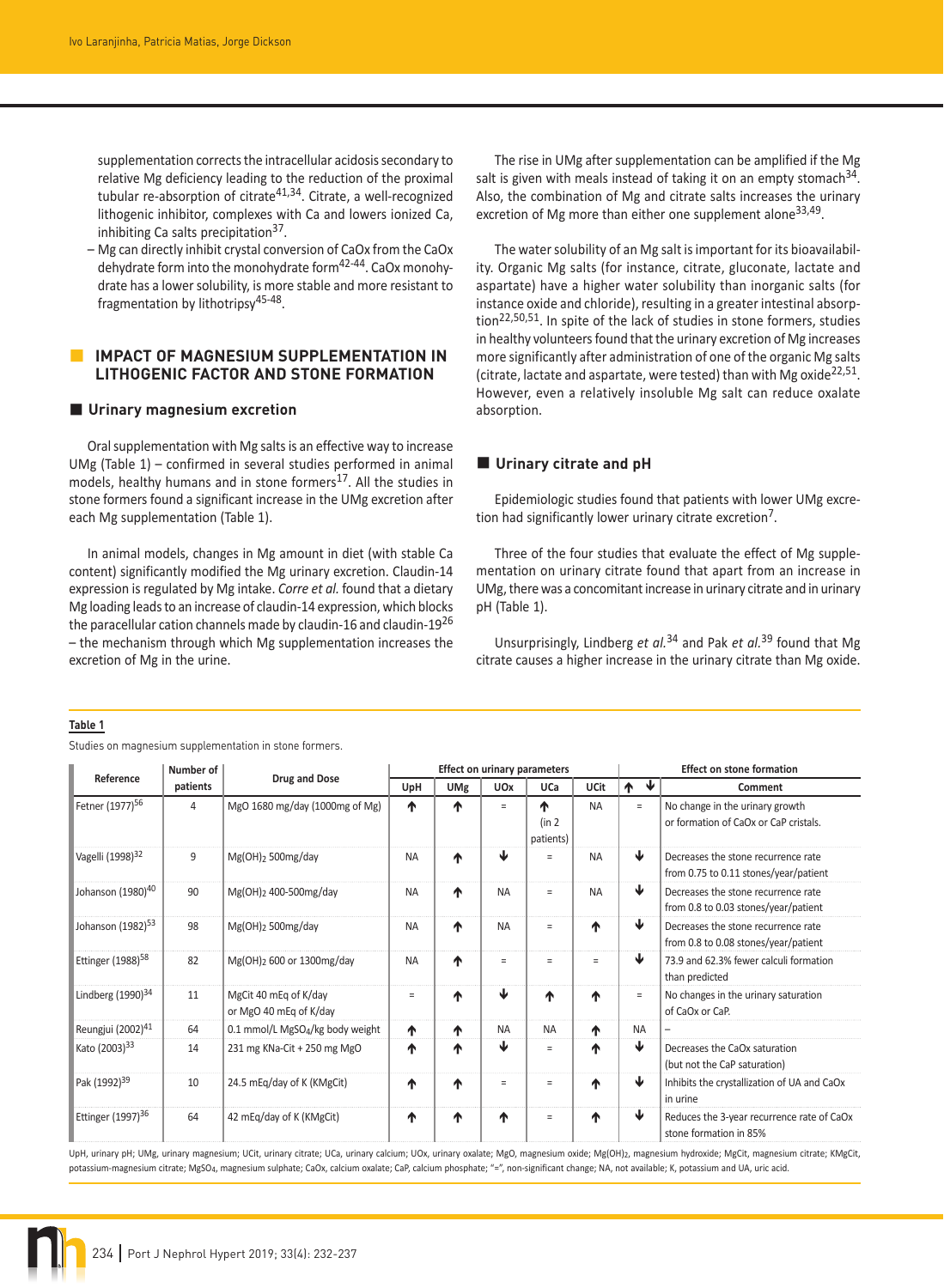## **Urinary oxalate**

Observational studies have found an association between higher UMg levels and lower rates of hyperoxaluria, suggesting that high Mg intake can decrease urinary oxalate levels $3$ .

Several studies in Ca stone formers<sup>32-34</sup> found a significant reduction in urinary oxalate excretion with oral Mg supplementation. In order to maximize the effect of Mg as an intestinal oxalate -chelating agent, Mg salts should be given with meals<sup>34</sup>. We noted that some of the authors who did not find a significant decrease in urinary oxalate levels during Mg salts supplementation did not specify if the Mg supplements were taken with meals, which could underestimate the chelating effect of these salts.

Liebman *et al*. found that Mg salts (Mg oxide) can be as effective as Ca salts (Ca carbonate) in reducing intestinal absorption of oxalates $52$ .

#### **Stone formation – crystallization and stone incidence**

*In vitro*, Mg decreases the rate of nucleation and growth of CaOx crystals<sup>17,38</sup>. Table 1 shows that the great majority of the studies that evaluate the effect of Mg supplementation in stone formers found a significant inhibitory effect in urine crystallization and/or a significant drop in the stone recurrence rate.

An important fall of the stone recurrence rate was found in the studies that evaluated the stone incidence rate during Mg supplementation. They found a significant drop in the incident rate from values higher than 0.7 stones/year/patient to an incident rate lower than 0.11 stones/year/patient $32,40,53$  (Table 1).

Allie *et al.* and Rodgers *et al.* found a positive synergic effect of the combination of Mg with citrate on supersaturation of Ca phosphate (lower supersaturation in the combination vs. citrate or Mg alone) $49,50$ . The reduction of Ca phosphate saturation is favorable since it has been reported that these crystals might provide the nucleus for CaOx stone formation.

Not all intervention studies with Mg demonstrate a beneficial effect. We could find several reasons for this: small studies (all studies with less than one hundred patients); different Mg salts (with different bioavailabilities) were tested; several doses of each salt were used; studies were done on patients with different stone recurrence risk and different levels of Mg deficiency; several studies ignore the indication to take the Mg supplements with meals and others did not mention the concomitant optimization of the standard stone prophylaxis.

Regarding the effect of magnesium supplementation on calcium phosphate stones prevention, the evidence is even more scarce (or absent). The theoretical preventive effect of magnesium in CaP prophylaxis is based on *in vitro* experiments that showed a marked inhibitory effect on crystal nucleation, growth and aggregation<sup>54,55,53</sup>.

The few studies that evaluated the effect on CaP formation *in vivo*  (all with less than 10 patients) did not find a significant change in the urinary saturation ratio, formation or rate of CaP crystal growth with magnesium supplementation (Table 1)<sup>56,34,33,39</sup>.

## **HOW AND WHO SHOULD WE SUPPLEMENT WITH MAGNESIUM?**

It is important to note that Mg supplementation cannot be recommended for all the stone formers. Most of the stone formers present UMg in the normal range, and an increase in the UMg level will present only a modest inhibitory effect<sup>6</sup>. As Massey<sup>6</sup> explained, Mg-deficient stone formers who excrete less than 50 mg/day are more likely to benefit from Mg supplementation.

No studies have compared the different inhibitory lithogenic effect of the several oral Mg supplements available on the market. The most appropriate salts for stone formers supplementation are those that at the same time binds oxalate in the gut and increase UMg and citrate, since they are more likely to reduce the risk of stone recurrence.

Considering the higher bioavailability of organic Mg salts and the potential synergic effect of Mg and citrate, Mg citrate seems to be the most advantageous to inhibit lithogenesis $35$ .

Azarfar *et al.* found that adding Mg salts to the standard nephrolithiasis treatment (with potassium citrate) could add benefit in lowering urinary risk factors<sup>35,57</sup>.

Lindberg *et al.* found that when Mg supplements were given with meals, apart from a more pronounced reduction in urinary oxalate, there was a more significant increase in UMg and citrate. This combination was found to be more effective than Mg salt alone as inhibitor of CaOx crystallization<sup>33,34</sup>.

Thus, Mg supplementation should be recommended as an adjuvant therapy to the standard prophylactic therapy for those patients with high risk of stone recurrence and severe to moderate hypomagnesuria, given as an organic salt during the meal.

## **ADVERSE EFFECTS OF MAGNESIUM SUPPLEMENTATION IN STONE FORMERS**

The kidney has a good capacity of Mg excretion. So hypermagnesemia generally could occur only when there is an excessive Mg intake/ supplementation in combination with a moderate to severe renal insufficiency. Serum Mg is maintained within the normal range until the glomerular filtration rate falls below 20 ml/min – the remaining nephrons compensate the decline in the Mg filtered by increasing significantly its fractional excretion (reducing its tubular reabsorption) $^{23}$ .

The majority of the studies in stone formers found no significant increase in serum Mg levels during long-term Mg supplementation<sup>41</sup>. However, Johansson and colleagues found in two different studies a transitory rise in serum Mg levels during the first 6-12 months of supplementation, but thereafter the mean value returned to the pretreatment level<sup>40,53</sup>. Nevertheless, no study reported any case of hypermagnesemia or any symptom that could be attributed to it $40,53$ .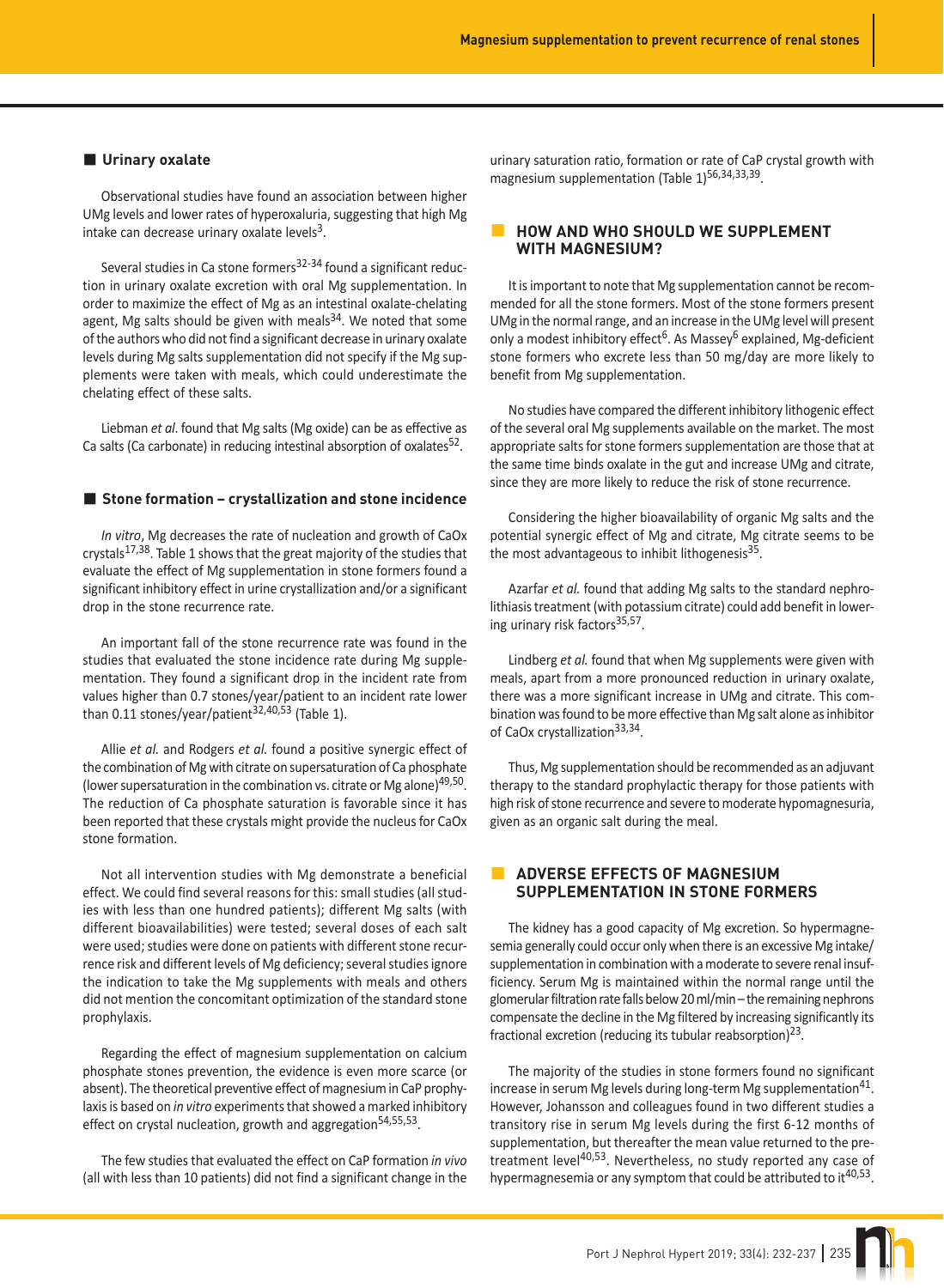The most frequently reported adverse effect of taking oral Mg supplements was minor gastrointestinal discomfort, namely diarrhea, with a reported frequency from 9 to 17%<sup>33,36,40</sup>.

Apart from these common adverse effects of the Mg supplementation common to everyone, one of the main concerns regarding the use of these supplements in stone formers is the risk of hypercalciuria.

Calciuria is modulated by urinary pH and Mg. Experimental studies suggest that low urinary pH and high Mg levels increase calciuria by inhibiting TRPV5/6-mediated Ca reabsorption in the distal nephron $^{17}$ .

Although some human studies have found a statistically significant increase of urinary Ca excretion with Mg supplementation, this rise in the urinary Ca did not cause a significant increase in the urinary saturation or stone formation rate (Table  $1)^{17}$ .

Kato *et al.*33 found, in healthy volunteers and also in stone formers, that the increase in Ca excretion did not happen if Mg supplementation was taken concomitantly with citrate. In the same direction, Bonny and colleagues<sup>17</sup> found that although urinary Ca significantly increases after Mg salts supplementation alone, its combination with potassium -magnesium citrate did not change significantly the urinary Ca excretion.

These results suggest that Mg supplements should be provided preferentially in the form of Mg citrate or taken with concomitant urinary alkalinizing agents<sup>33,44</sup>.

## **CONCLUSIONS**

Hypomagnesuria is frequent in recurrent stone formers and higher UMg levels were associated with lower incidence of kidney stones. Oral Mg supplementation is an effective way to increase magnesuria in stone formers. Oral Mg supplements have direct and indirect lithogenic inhibitory effects in Ca stone formers, with minor adverse effects. The authors suggest that Mg supplementation, mainly in association with an alkali salt, is an underestimated weapon in the prevention of Ca stone recurrence. This combination avoids the rise in the urinary Ca and maximizes the inhibitory lithogenic effect, by a greater increase in the urinary citrate and Mg.

Larger, longer and better -designed clinical trials to evaluate the effectiveness of Mg supplementation in the prevention of stone recurrence are needed. The trial design should include patients with different UMg deficits and should require that the Mg supplement be taken with meals to maximize its benefits.

*Disclosure of potential conflicts of interest:* none declared

#### **References**

- **1.** Curhan GC, Taylor EN. 24 -H Uric acid excretion and the risk of kidney stones. Kidney Int [Internet]. 2008;73(4):489–96. Available from: http://dx.doi.org/10.1038/sj.ki.5002708
- **2.** Parks JH, Coe FL. A urinary calcium -citrate index for the evaluation of nephrolithiasis. Kidney Int. 1986;30(1):85–90.
- **3.** Eisner BH, Sheth S, Dretler SP, Herrick B, Pais VM. High dietary magnesium intake decreases hyperoxaluria in patients with Nephrolithiasis. URL [Internet]. 2012;80(4):780–3. Available from: http://dx.doi.org/10.1016/j.urology.2012.06.033
- **4.** Raina AF, Bhat MA, Wani I, Kawaja M, Saleem M, Mudasir S, et al. 24 -hour urinary constituents in stone formers : a study from Kashmir. Int J Adv Med. 2017;4(5):1477–82.
- **5.** Tefekli A, Esen T, Ziylan O, Erol B, Armagan A, Ander H, et al. Metabolic risk factors in pediatric and adult calcium oxalate urinary stone formers: Is there any difference? Urol Int. 2003;70(4):273– 7.
- **6.** Massey L. Magnesium therapy for nephrolithiasis. Magnes Res. 2005;18(2):123–6.
- **7.** Schwartz BF, Bruce J, Leslie S, Stoller ML. Rethinking the role of urinary magnesium in calcium urolithiasis. J Endourol. 2002;15(3):233–5.
- **8.** Serra A, Domingos F, Salgueiro C, Prata MM. Avaliação metabólica da litíase cálcica idiopática recorrente em Portugal. Acta Med Port. 2004;17(1):27–34.
- **9.** Oğuz U, Resorlu B, Unsal A. Metabolic evaluation of patients with urinary system stone disease: a research of pediatric and adult patients. Int Urol Nephrol [Internet]. 2014 Feb 23 [cited 2019 Apr 12];46(2):329–34. Available from: http://link.springer.com/10.1007/s11255 -013 -0539 -3
- **10.** Deshmukh SR, Khan ZH. Evaluation of urinary abnormalities in nephrolithiasis patients from marathwada region. Indian J Clin Biochem. 2006;21(1):177–80.
- **11.** Jawalekar SL, Kulkarni UJ, Bhutey A, Mumbai N, Mumbai N, Maharashtra J. Evaluation of different urinary constituent ratios in renal stone formers. Ann Biol Res. 2010;1(3):50–5.
- **12.** Taylor EN, Stampfer MJ, Curhan GC. Dietary factors and the risk of incident kidney stones in men: new insights after 14 years of follow -up. J Am Soc Nephrol. 2004;15:3225–32.
- **13.** Grases F, Rodriguez A, Costa -bauza A, Saez -torres C, Rodrigo D, Gómez C, et al. Factors associated with the lower prevalence of nephrolithiasis in children compared to adults. Urology [Internet]. 2015; Available from: http://dx.doi.org/10.1016/j.urology.2015.06.028
- **14.** Grases F, Rodriguez A, Costa -bauza A. Efficacy of mixtures of magnesium, citrate and phytate as calcium oxalate crystallization inhibitors in urine. J Urol [Internet]. 2015;193(3):812–9. Available from: http://dx.doi.org/10.1016/j.juro.2015.03.099
- **15.** Kesteloot H, Tzoulaki I, Brown IJ, Chan Q, Wijeyesekera A, Ueshima H, et al. Relation of urinary calcium and magnesium excretion to blood pressure. Am J Epidemiol. 2011;174(1):44–51.
- **16.** Simeckova A, Zamrazil V, Cerovska J. Calciuria, Magnesiuria and creatininuria relation to age. Physiol Res. 1998;47:35–40.
- **17.** Bonny O, Rubin A, Huang C, Frawley WH, Pak CYC, Moe OW. Mechanism of urinary calcium regulation by urinary magnesium and pH. J Am Soc Nephrol. 2008;19(8):1530–7.
- **18.** Costello RB, Elin RJ, Rosanoff A, Wallace TC, Guerrero -Romero F, Hruby A, et al. Perspective: the case for an evidence -based reference interval for serum magnesium: the time has come. Adv Nutr. 2016;7(6):977–93.
- **19.** Workinger JL, Doyle RP, Bortz J. Challenges in the diagnosis of magnesium status. Nutrients. 2018;10(9):1–23.
- **20.** Ismail AAA, Ismail Y, Ismail AA. Chronic magnesium deficiency and human disease; time for reappraisal? QJM An Int J Med [Internet]. 2018 Nov 1 [cited 2019 Sep 16];111(11):759–63. Available from: http://www.ncbi.nlm.nih.gov/pubmed/29036357
- **21.** Razzaque M. Magnesium: are we consuming enough? Nutrients [Internet]. 2018 Dec 2 [cited 2019 Sep 16];10(12):1863. Available from: http://www.ncbi.nlm.nih.gov/pubmed/30513803
- **22.** Rylander R. Bioavailability of magnesium salts a review. J Pharm Nutr Sci. 2014;4(1):57–9.
- **23.** Musso CG. Magnesium metabolism in health and disease. Int Urol Nephrol. 2009;41:357–62. **24.** Cole DEC, Quamme GA. Inherited disorders of renal magnesium handling. J Am Soc Nephrol. 2000;11:1937–47.
- **25.** Hou J. Claudins and mineral metabolism. Curr Opin Nephrol Hypertens. 2017;25(4):308–13.
- **26.** Corre T, Olinger E, Harris SE, Traglia M, Ulivi S, Lenarduzzi S, et al. Common variants in CLDN14 are associated with differential excretion of magnesium over calcium in urine. Pflügers Arch – Eur J Physiol [Internet]. 2016; Available from: http://dx.doi.org/10.1007/s00424 -016 -1913 -7
- **27.** Vezzoli G, Terranegra A, Rainone F, Arcidiacono T, Cozzolino M, Aloia A, et al. Calcium -sensing receptor and calcium kidney stones. J Transl Med [Internet]. 2011;9:201. Available from: http:// www.translational -medicine.com/content/9/1/201
- **28.** Sayer JA. Progress in understanding the genetics of calcium -containing nephrolithiasis. J Am Soc Nephrol. 2017;28(3):748–59.
- **29.** Lieske JC, Wang X. Heritable traits that contribute to nephrolithiasis. Urolithiasis [Internet]. 2018;0(0):0. Available from: http://dx.doi.org/10.1007/s00240 -018 -1095 -1
- **30.** Lieske JC, Turner ST, Edeh SN, Smith JA, Kardia SLR. Heritability of urinary traits that contribute to nephrolithiasis. Clin J Am Soc Nephrol. 2014;9(5):943–50.
- **31.** Gong Y, Renigunta V, Himmerkus N, Zhang J, Renigunta A, Bleich M, et al. Claudin -14 regulates renal Ca ++ transport in response to CaSR signalling via a novel microRNA pathway. EMBO J [Internet]. 2012;31(8):1999–2012. Available from: http://dx.doi.org/10.1038/emboj.2012.49
- **32.** Vagelli G, Calabrese G, Pratesi G, Mazzotta A, Gonella M. Magnesium hydroxide in idiopathic calcium nephrolithiasis. Minerva Urol Nefrol. 1998;50(1):1–2.
- **33.** Kato Y, Yamaguchi S, Yachiku S, Nakazono S, Hori J-I, Wada N, et al. Changes in urinary parameters after oral administration of potassium -sodium citrate and magnesium oxide to prevent urolithiasis. Adult Urol. 2003;63(1):7–11.
- **34.** Lindberg J, Harvey J, Pak CYC. Effect of magnesium citrate and magnesium oxide on the crystallization of calcium salts in urine: changes produced by food-magnesium interaction. J Urol. 1990;143:248–51.
- **35.** Azarfar A, Esmaeili M, Tousi N, Naseri M, Ghane F, Ravanshad Y, et al. Evaluation of the effects of magnesium supplement in primary and secondary preventions of nephrolithiasis: a systematic review. Rev Clin Med [Internet]. 2016;3(1):16–20. Available from: http://ezproxy.deakin.edu.au/ login?url=http://search.ebscohost.com/login.aspx?direct=true&AuthType=ip,sso&db=a9h&AN=1 12929467&site=ehost-live&scope=site
- **36.** Ettinger B, Pak CYC, Citron JT, Thomas C, Adams -hijet B, Vangessel A. Potassium -magnesium citrate is an effective prophylaxis against recurrent calcium oxalate nephrolithiasis. J Urol. 1997;158:2069– 73.
- **37.** Kolbach -Mandel AM, Kleinman JG, Wesson JA. Exploring calcium oxalate crystallization: a constant composition approach. Urolithiasis. 2015;43(5):397–409.